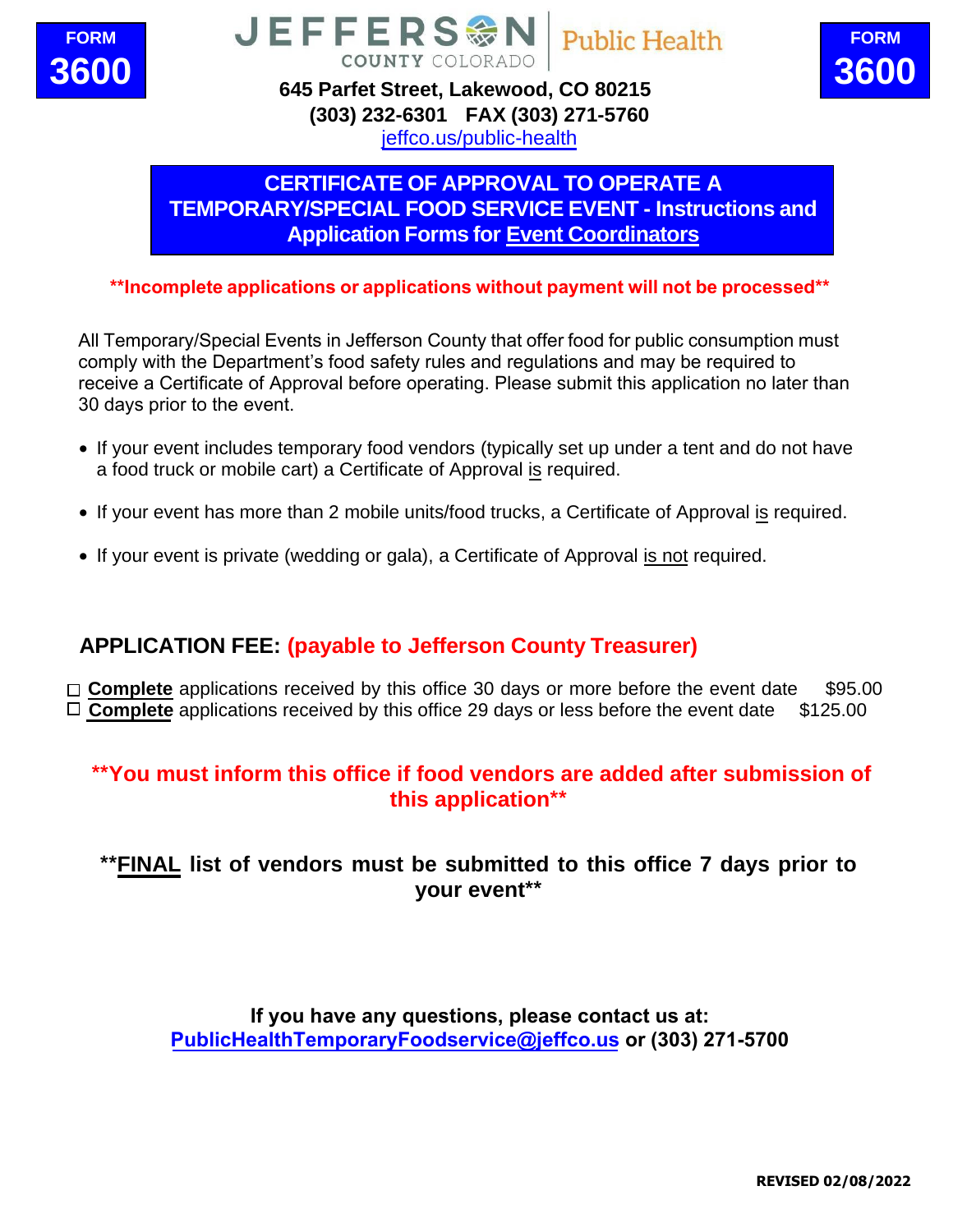#### **1. EVENT INFORMATION**

| Expected peak attendance: _____________________(max number of attendees at one time) |  |                                                                                                                      |  |
|--------------------------------------------------------------------------------------|--|----------------------------------------------------------------------------------------------------------------------|--|
|                                                                                      |  | Expected peak day(s) if event is longer than 1 day: ____________                                                     |  |
| Anticipated Number of Food Booths: ______________(Complete Vendor List on page 4)    |  |                                                                                                                      |  |
|                                                                                      |  |                                                                                                                      |  |
| <b>Phone Number:</b>                                                                 |  | <u> 1989 - Johann Barn, fransk politik fotograf (d. 1989)</u>                                                        |  |
| Fax Number:                                                                          |  | <u> 1990 - Johann Stoff, amerikansk politiker (d. 1980)</u>                                                          |  |
| Mailing Address:                                                                     |  | <u> 1989 - Johann John Stone, markin fan it ferstjer fan de ferstjer fan it ferstjer fan de ferstjer fan it fers</u> |  |
|                                                                                      |  |                                                                                                                      |  |
| E-mail address:                                                                      |  |                                                                                                                      |  |
|                                                                                      |  |                                                                                                                      |  |
| Contact phone number for the day of the Event: __________________________________    |  |                                                                                                                      |  |

## **2. SERVICES PROVIDED TO FOOD VENDORS** (Check all that apply):

| <b>Water Supply:</b> | $\Box$ There is access to a potable water taps on site<br>$\Box$ Vendors must bring their own water supplies                                                                                |
|----------------------|---------------------------------------------------------------------------------------------------------------------------------------------------------------------------------------------|
| <b>Wastewater:</b>   | $\Box$ There will be liquid waste collection tanks/receptacles on site<br>$\Box$ Vendors must arrange for their own wastewater disposal                                                     |
| <b>Electricity:</b>  | $\Box$ No electricity supplied on site<br>$\Box$ Access to electricity on site<br>$\Box$ Generators will be provided for vendor use<br>$\Box$ Vendors are allowed to use generators on site |
| Trash/Refuse:        | $\Box$ Public trash receptacles provided throughout the event<br>$\Box$ Onsite dumpsters for vendors and public trash removal<br>How often will they be serviced?                           |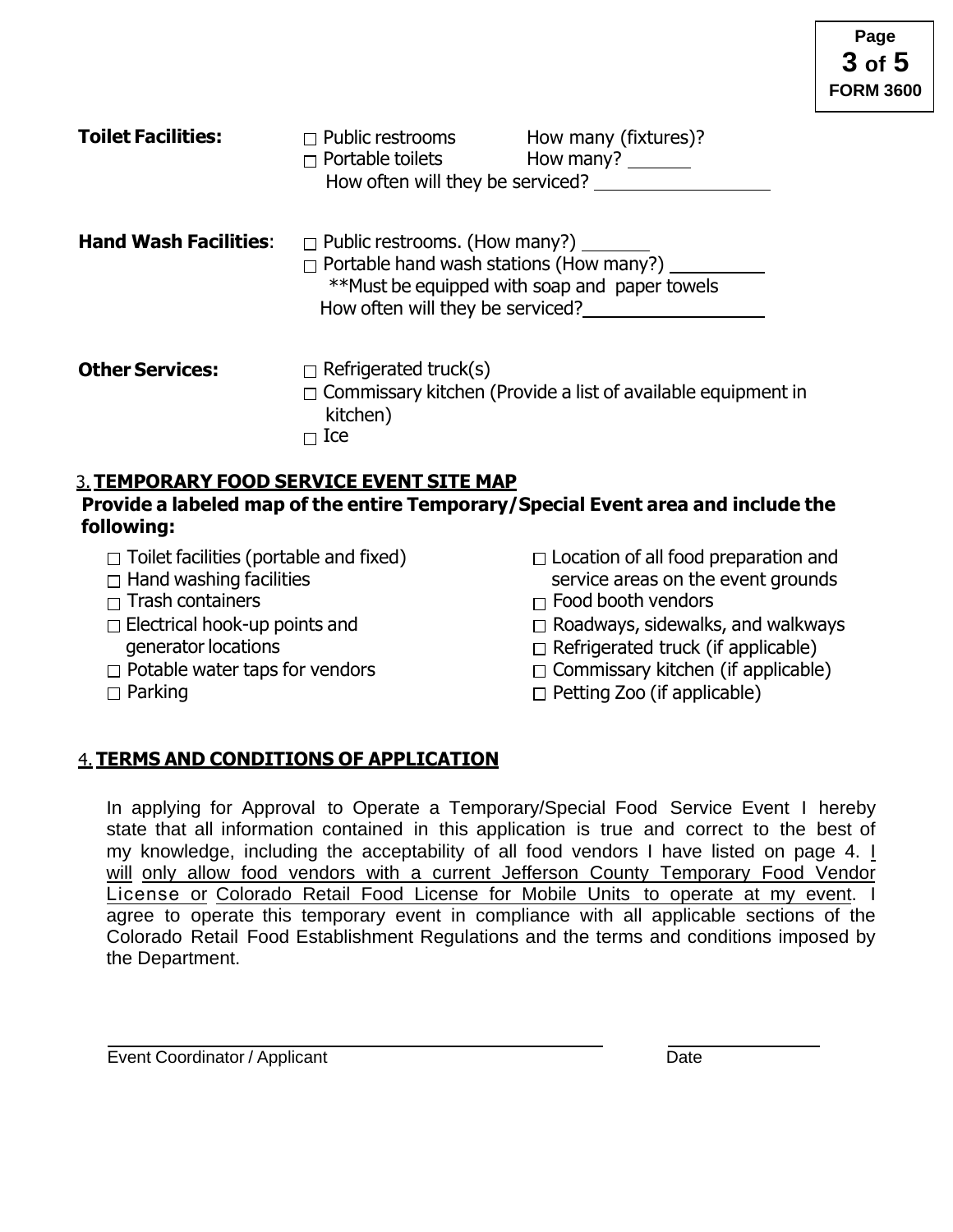



# **CERTIFICATE OF APPROVAL TO OPERATE A TEMPORARY/SPECIAL FOOD SERVICE EVENT - Instructions and Application Forms for Event Coordinators**

\*\*Incomplete applications or applications without payment will not be processed\*\*

- v If your event includes temporary food vendors (typically set up under a tent and do not have a food truck or mobile cart) a Certificate of Approval is required.
- v If your event has more than 2 mobile units/food trucks, a Certificate of Approval is required.
- v f your event is private (wedding or gala), a Certificate of Approval is not required.

#### **APPLICATION FEE: (payable to Jefferson County Treasurer)**

 $\Box$  Complete applications received by this office 30 days or more before the event date \$95,00 **O & RPSOHWH DSSOLFDWLRQV UHFHLYHG E\ WKLV RIILFH** GDIV

#### You must inform this office if food vendors are added after submission of this application

# FINAL list of vendors must be submitted to this office 7 days prior to your event

If you have any uestions, please contact us at: Public ealthTemporaryFoodservice or